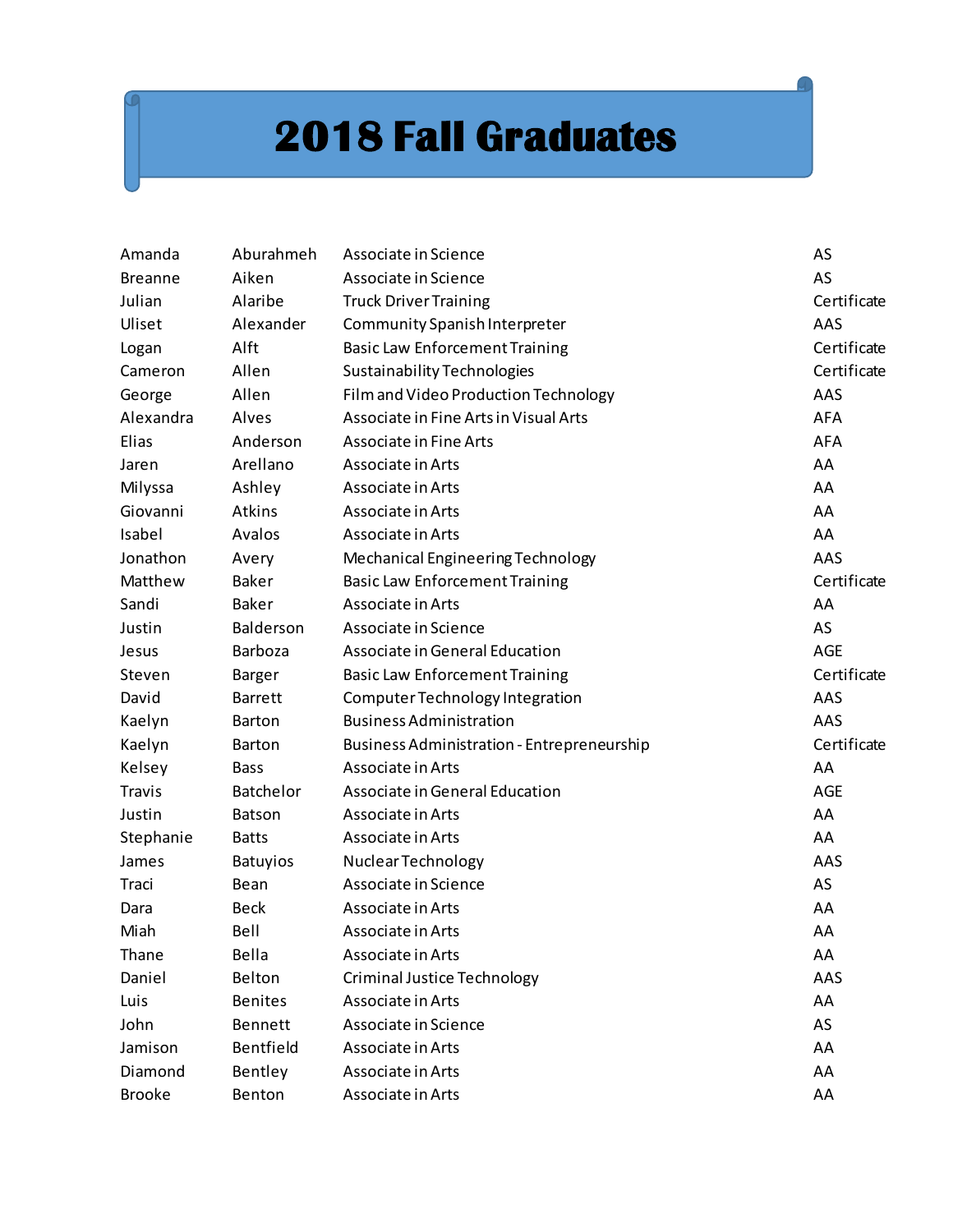| Joshua      | Benton          | <b>Boat Manufacture and Service</b>                | Diploma     |
|-------------|-----------------|----------------------------------------------------|-------------|
| Zachary     | Bessant         | Computer-Integrated Machining                      | Certificate |
| Amanda      | Bishop          | Associate in Arts                                  | AA          |
| Matthew     | <b>Black</b>    | Associate in General Education                     | <b>AGE</b>  |
| Lisa        | Blackman        | Associate in Arts                                  | AA          |
| Louise      | Boney           | Early Childhood Education                          | AAS         |
| Michael     | <b>Bozik</b>    | Associate in Science                               | AS          |
| Jason       | <b>Bradley</b>  | Information Technology                             | AAS         |
| Jason       | <b>Bradley</b>  | <b>Information Technology - Computer Forensics</b> | Certificate |
| Jason       | <b>Bradley</b>  | Information Technology - IT Security and Forensics | Diploma     |
| Michael     | <b>Bradley</b>  | Computer Technology Integration                    | AAS         |
| Michael     | <b>Bradley</b>  | Information Technology - Network Administration    | Certificate |
| David       | Bradshaw        | <b>Basic Law Enforcement Training</b>              | Certificate |
| Marsha      | <b>Bradshaw</b> | Associate in General Education                     | <b>AGE</b>  |
| Jordan      | <b>Britt</b>    | Associate in Arts                                  | AA          |
| Allison     | Brittingham     | Associate in Arts                                  | AA          |
| Katrina     | Brittingham     | Associate in Arts                                  | AA          |
| Augusta     | Brown           | Associate in General Education                     | <b>AGE</b>  |
| Marquitta   | <b>Brunson</b>  | Cosmetology                                        | Diploma     |
| Joseph      | Bundy           | Information Technology - Network Administration    | Certificate |
| Pearl       | <b>Burch</b>    | <b>Business Administration - Entrepreneurship</b>  | Certificate |
| Cory        | <b>Burnett</b>  | <b>Basic Law Enforcement Training</b>              | Certificate |
| James       | <b>Burriss</b>  | <b>Electronics Engineering Tech</b>                | Certificate |
| Stephen     | <b>Butler</b>   | Associate in Arts                                  | AA          |
| Taylor      | Caison          | Associate in Science                               | AS          |
| Robert      | Capalbo         | Associate in Science                               | AS          |
| Karina      | Carbajal        | Associate in Arts                                  | AA          |
| Willem      | Cashman         | Associate in Arts                                  | AA          |
| Anthony     | Chandler        | <b>Basic Law Enforcement Training</b>              | Certificate |
| Joshua      | Chandler        | Associate in Arts                                  | AA          |
| Collin      | Chappell        | Associate in Science                               | AS          |
| Marcella    | Chappell        | Associate in Arts                                  | AA          |
| Marvin      | Charles         | <b>Culinary Arts</b>                               | AAS         |
| Christopher | Childress       | <b>Construction Management Technology</b>          | AAS         |
| Justin      | Chow            | Associate in Arts                                  | AA          |
| Taylor      | Clark           | Cosmetology                                        | Diploma     |
| David       | Clayton         | <b>Welding Technology</b>                          | Diploma     |
| Timothy     | Conway          | Associate in Arts                                  | AA          |
| Christina   | Cooke           | Associate in General Education                     | AGE         |
| Chrishelle  | Cooper          | Cosmetology                                        | AAS         |
| Isabel      | Cooper          | Associate in Science                               | AS          |
| Ryan        | Corliss         | <b>Basic Law Enforcement Training</b>              | Certificate |
| Laura       | Costin          | Medical Office Administration                      | AAS         |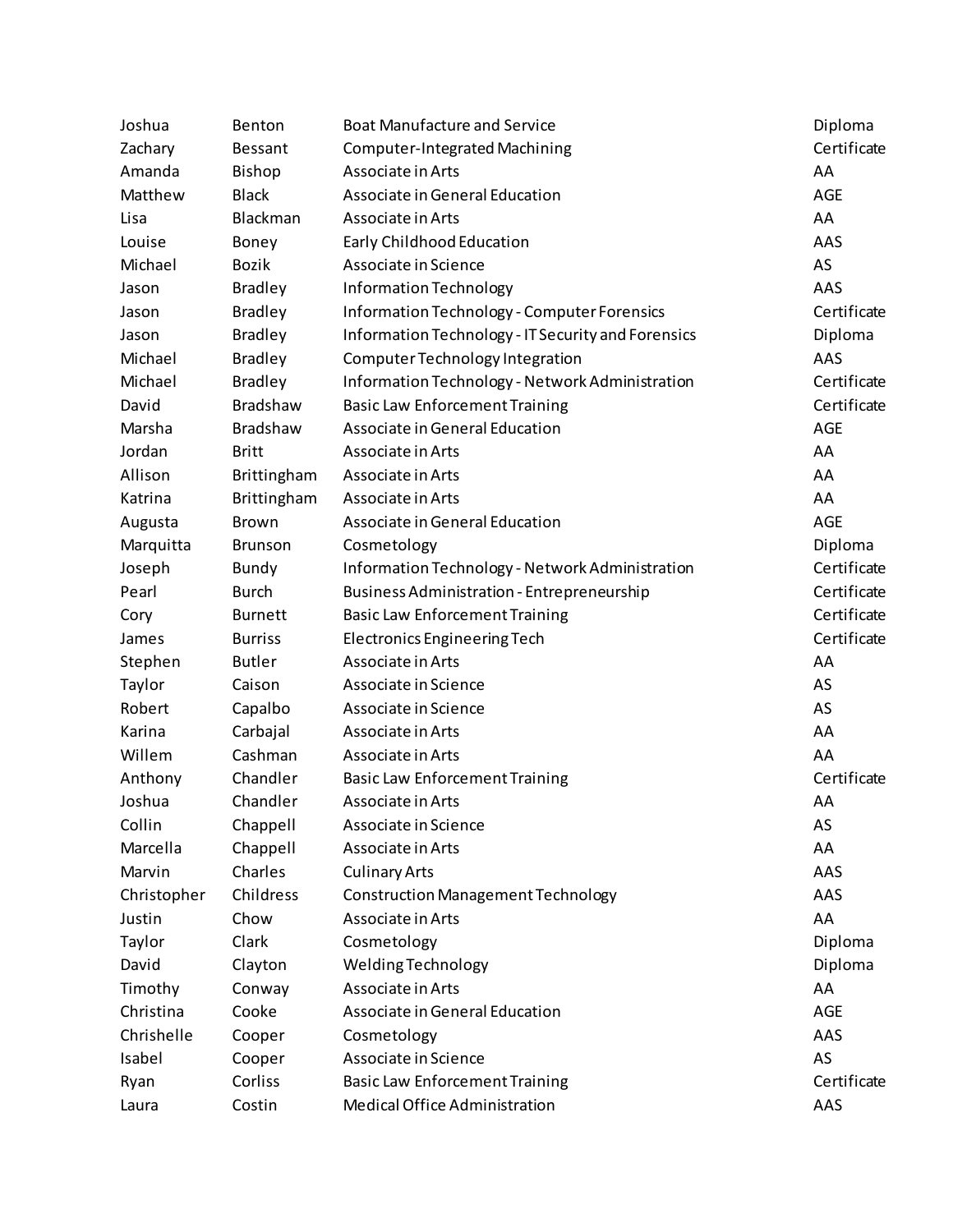| Laura       | Costin        | Medical Office Administration - Healthcare Admin   | Diploma     |
|-------------|---------------|----------------------------------------------------|-------------|
| Laura       | Costin        | Medical Office Administration-Med Coding & Billing | Diploma     |
| John        | Craemer       | <b>Baking and Pastry Arts</b>                      | AAS         |
| Isaiah      | Crosson       | <b>Basic Law Enforcement Training</b>              | Certificate |
| Lily        | Crowder       | Associate in Arts                                  | AA          |
| Ashley      | Crutchfield   | Associate in General Education                     | <b>AGE</b>  |
| Kirstin     | Cummings      | Associate in Arts                                  | AA          |
| Selena      | Davila        | Associate in Arts                                  | AA          |
| Justin      | Davis         | <b>Basic Law Enforcement Training</b>              | Certificate |
| Payton      | Davis         | <b>Boat Building</b>                               | Diploma     |
| Elizabeth   | Dean          | <b>Business Administration</b>                     | AAS         |
| Elizabeth   | Dean          | <b>Business Administration - Customer Service</b>  | Certificate |
| Aaron       | Delancey      | Associate in Science                               | AS          |
| Noelle      | Demetrious    | <b>Business Administration</b>                     | AAS         |
| Katelyn     | Diaz          | Associate in Fine Arts Art                         | <b>AFA</b>  |
| Caroline    |               | Dieffenderfer Basic Law Enforcement Training       | Certificate |
| James       | Diep          | Associate in Science                               | AS          |
| Eion        | Dockery       | Associate in Arts                                  | AA          |
| Hayden      | Dodd          | Associate in Science                               | AS          |
| Samuel      | Dowding       | <b>Boat Manufacture and Service</b>                | Diploma     |
| Joshua      | Dunaway       | Associate in Arts                                  | AA          |
| Catherine   | <b>Dupuis</b> | Associate in Arts                                  | AA          |
| Darius      | Durant        | Associate in Arts                                  | AA          |
| Caleb       | Dye           | Associate in Science                               | AS          |
| Elizabeth   | Eakins        | Computer Technology Integration                    | AAS         |
| Tyler       | Eason         | Criminal Justice Technology                        | AAS         |
| Michael     | Eberly        | Associate in Arts                                  | AA          |
| Cody        | Edwards       | <b>Construction Management Technology</b>          | AAS         |
| Christopher | Eley          | Pre English                                        | AA          |
| Aya         | ElGazzar      | <b>Business Administration - Customer Service</b>  | Certificate |
| Oasis       | Ellison       | Associate in General Education                     | AGE         |
| Robin       | Erle          | Associate in Science                               | AS          |
| Esmeralda   | Espinoza      | <b>Basic Law Enforcement Training</b>              | Certificate |
| Meryl       | Estep         | Associate in Arts                                  | AA          |
| Russell     | Evans         | Associate in Arts                                  | AA          |
| Avea        | Ezell         | Associate in Arts                                  | AA          |
| Julianne    | Fair          | <b>Construction Management Technology</b>          | AAS         |
| Gregory     | Falk          | Associate in Arts                                  | AA          |
| Patrick     | Farwell       | <b>Fire Protection Technology</b>                  | AAS         |
| Kylie       | Fasking       | Cosmetology                                        | Certificate |
| Zachary     | Felts         | <b>Basic Law Enforcement Training</b>              | Certificate |
| Sarah       | Ferretti      | Associate in General Education                     | AGE         |
| Chelsey     | Fleer         | Associate in General Education                     | AGE         |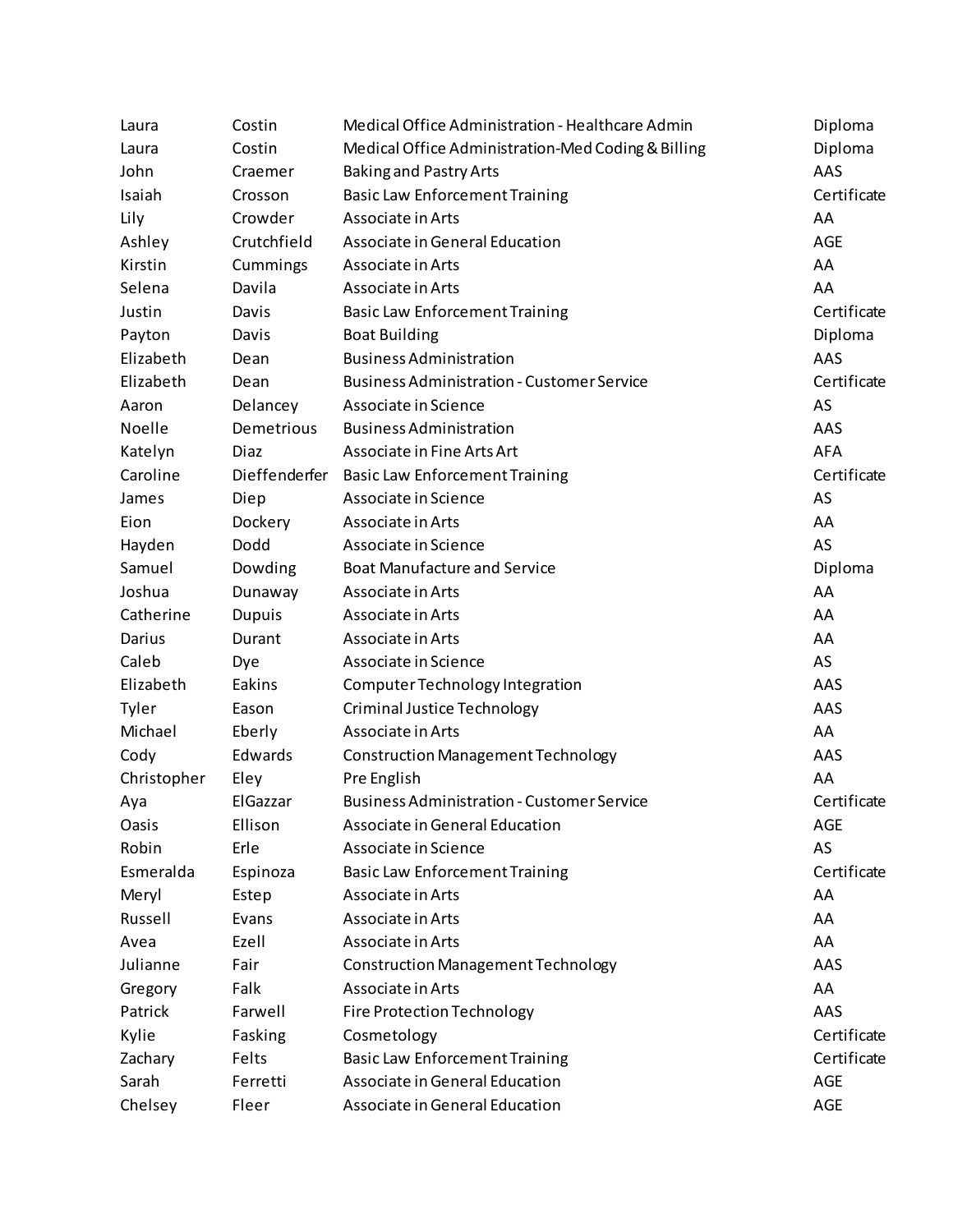| Graham    | Fleming    | Landscape Gardening & Horticulture Science         | AAS         |
|-----------|------------|----------------------------------------------------|-------------|
| Amanda    | Flick      | Associate in General Education                     | <b>AGE</b>  |
| Sutherlin | Flood      | Paralegal Technology - Real Property               | Certificate |
| Sutherlin | Flood      | Paralegal Technology                               | Diploma     |
| Aaliyah   | Foor       | Associate in Science                               | AS          |
| Jason     | Forrester  | Associate in Arts                                  | AA          |
| Lauren    | Foster     | Associate in Arts                                  | AA          |
| Austin    | Foxworthy  | Construction Management Technology                 | AAS         |
| Brittany  | Foy        | Cosmetology                                        | Certificate |
| Kaeli     | Franko     | Associate in General Education                     | AGE         |
| Scarlet   | Fretwell   | Interior Design                                    | AAS         |
| Sharon    | Frink      | Cosmetology                                        | Diploma     |
| Joseph    | Frost      | Diesel and Heavy Equipment Technology              | Diploma     |
| Jonah     | Fullen     | Associate in Science                               | AS          |
| Devon     | Fuller     | <b>Emergency Medical Science</b>                   | AAS         |
| Darlene   | Gadsden    | Associate in General Education                     | <b>AGE</b>  |
| Carl      | Gager      | Associate in Science                               | AS          |
| Lindsey   | Gallo      | Cosmetology                                        | Certificate |
| Nicholas  | Galluzzi   | Associate in Arts                                  | AA          |
| Griselda  | Garcia     | Associate in Arts                                  | AA          |
| Julia     | Gates      | Cosmetology                                        | Certificate |
| Shaunta   | Gause      | <b>Basic Law Enforcement Training</b>              | Certificate |
| Sarah     | Gazzard    | Cosmetology                                        | Diploma     |
| Charles   | Gentry     | Associate in General Education                     | <b>AGE</b>  |
| Marleen   | Georgiades | Associate in General Education                     | <b>AGE</b>  |
| Marleen   | Georgiades | <b>Business Administration - Customer Service</b>  | Certificate |
| Merideth  | Getsinger  | Paralegal Technology - Civil Litigation            | Certificate |
| Gene      | Gibbs      | <b>Truck Driver Training</b>                       | Certificate |
| Steven    | Gibbs      | Associate in Engineering                           | AE          |
| John      | Gibson     | Welding Technology                                 | Diploma     |
| Kaci      | Gilliam    | Cosmetology                                        | Diploma     |
| Jillian   | Glyder     | Associate in Science                               | AS          |
| Marvin    | Godoy      | <b>Construction Management Technology</b>          | AAS         |
| Jason     | Gould      | Computer Technology Integration                    | AAS         |
| Bevelyn   | Graham     | Associate in Arts                                  | AA          |
| Bevelyn   | Graham     | Associate in General Education                     | AGE         |
| Demetria  | Green      | <b>Truck Driver Training</b>                       | Certificate |
| lan       | Griego     | <b>Basic Law Enforcement Training</b>              | Certificate |
| Alan      | Griffin    | <b>Fire Protection Technology</b>                  | AAS         |
| Kenneth   | Griffor    | Associate in Arts                                  | AA          |
| Tiffany   | Grigg      | Medical Office Administration                      | AAS         |
| Tiffany   | Grigg      | Medical Office Administration - Healthcare Admin   | Diploma     |
| Tiffany   | Grigg      | Medical Office Administration-Med Coding & Billing | Diploma     |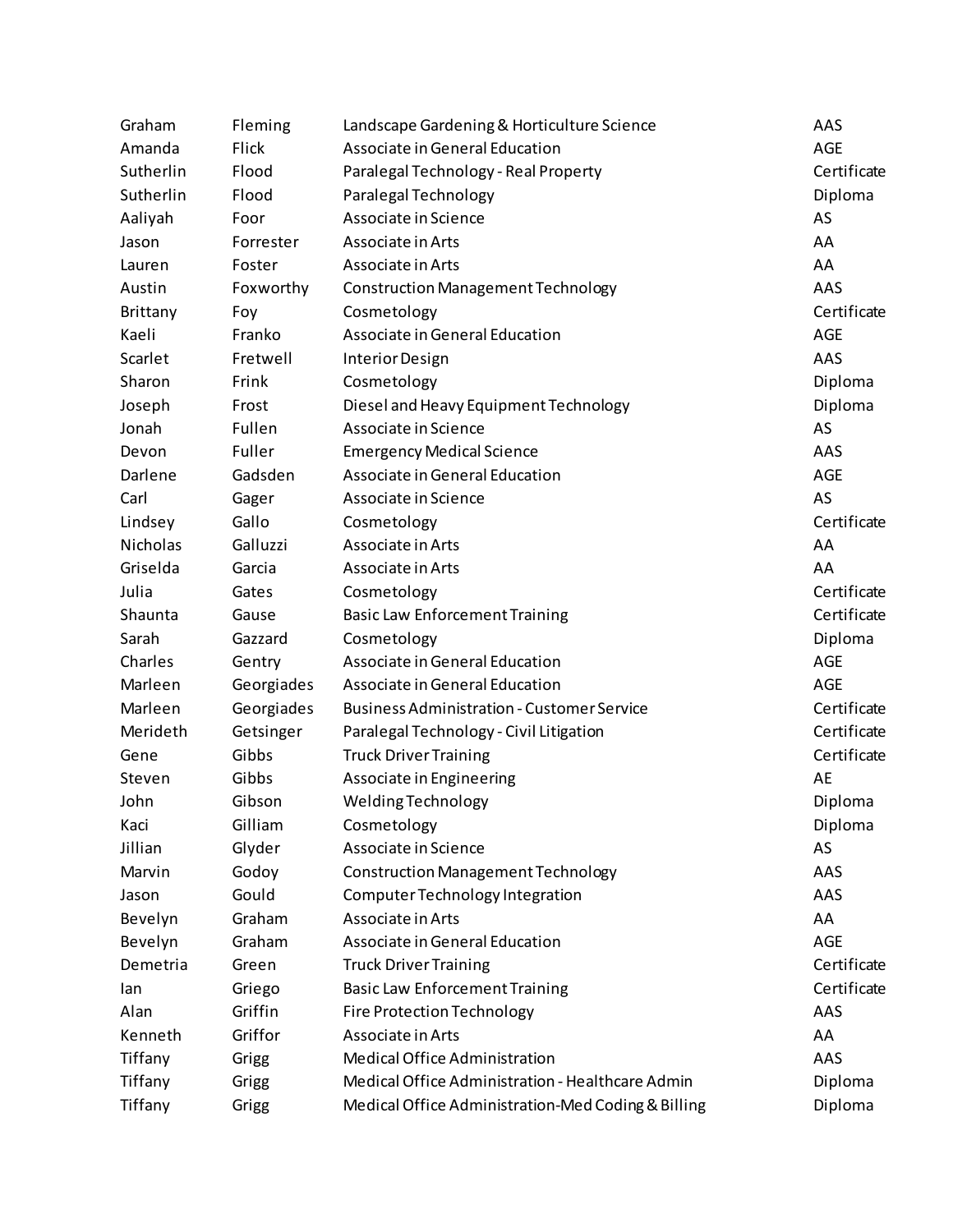| Mac            | Haines          | Associate in Science                      | AS          |
|----------------|-----------------|-------------------------------------------|-------------|
| Caitlin        | Hall            | Cosmetology                               | Diploma     |
| Jonathan       | Hall            | Computer-Integrated Machining             | AAS         |
| Heather        | Hansen          | Associate in Arts                         | AA          |
| Maurice        | Hardy           | Computer Technology Integration           | AAS         |
| Courtney       | Harmon          | Associate in Science                      | AS          |
| Myron          | Harmon          | <b>Construction Management Technology</b> | AAS         |
| Rachel         | Harms           | Associate in Arts                         | AA          |
| Angela         | Harris          | <b>Pre Criminal Justice</b>               | AA          |
| James          | Harris          | Associate in Arts                         | AA          |
| Dana           | Hart            | Associate in Arts                         | AA          |
| Samuel         | Hawley          | Associate in Arts                         | AA          |
| Jacki          | Hayes           | Associate in Arts                         | AA          |
| Taylor         | Heath           | Associate in Arts                         | AA          |
| Jaci           | Heffner         | Associate in Science                      | AS          |
| Caleb          | Henry           | <b>Truck Driver Training</b>              | Certificate |
| Kristalynn     | Henry           | Associate in Arts                         | AA          |
| Christopher    | Hernandez       | Criminal Justice Technology               | AAS         |
| Christopher    | Hernandez       | <b>Basic Law Enforcement Training</b>     | Certificate |
| William        | Herring         | Associate in Arts                         | AA          |
| Haliymah       | Hicks           | Associate in General Education            | <b>AGE</b>  |
| James          | Hill            | <b>Basic Law Enforcement Training</b>     | Certificate |
| Nathaniel      | Hiteshew        | <b>Pharmacy Technology</b>                | Diploma     |
| Victoria       | Hoffman         | Associate in Arts                         | AA          |
| David          | Hoopes          | Computer-Integrated Machining             | Certificate |
| <b>Brandon</b> | Hudson          | Associate in Arts                         | AA          |
| Hannah         | Hudson          | Associate in Arts                         | AA          |
| Russell        | Huffman         | Film and Video Production Technology      | AAS         |
| Marissa        | Hufham          | Cosmetology                               | Diploma     |
| Christopher    | Hunter          | <b>Basic Law Enforcement Training</b>     | Certificate |
| Geraldine      | Hunter          | Accounting                                | AAS         |
| Laketta        | Hussain         | Associate in Arts                         | AA          |
| Andrew         | Hutnik          | Marine Technology                         | AAS         |
| Isaiah         | Iventosch       | Associate in Arts                         | AA          |
| Mary           | Jackson         | <b>Criminal Justice Technology</b>        | AAS         |
| Ashley         | James           | Associate in Science                      | AS          |
| Johmachiel     | James           | <b>Fire Protection Technology</b>         | AAS         |
| Bryan          | Janiszewski     | Boat Building - Wooden                    | Certificate |
| Victoria       | <b>Jeffords</b> | Associate in Science                      | AS          |
| James          | <b>Jeffries</b> | Associate in Science                      | AS          |
| Taylor         | Jerosimich      | Associate in General Education            | AGE         |
| Cameron        | Johnson         | Criminal Justice Technology               | AAS         |
| Heather        | Jones           | Pre-Elementary Education                  | AA          |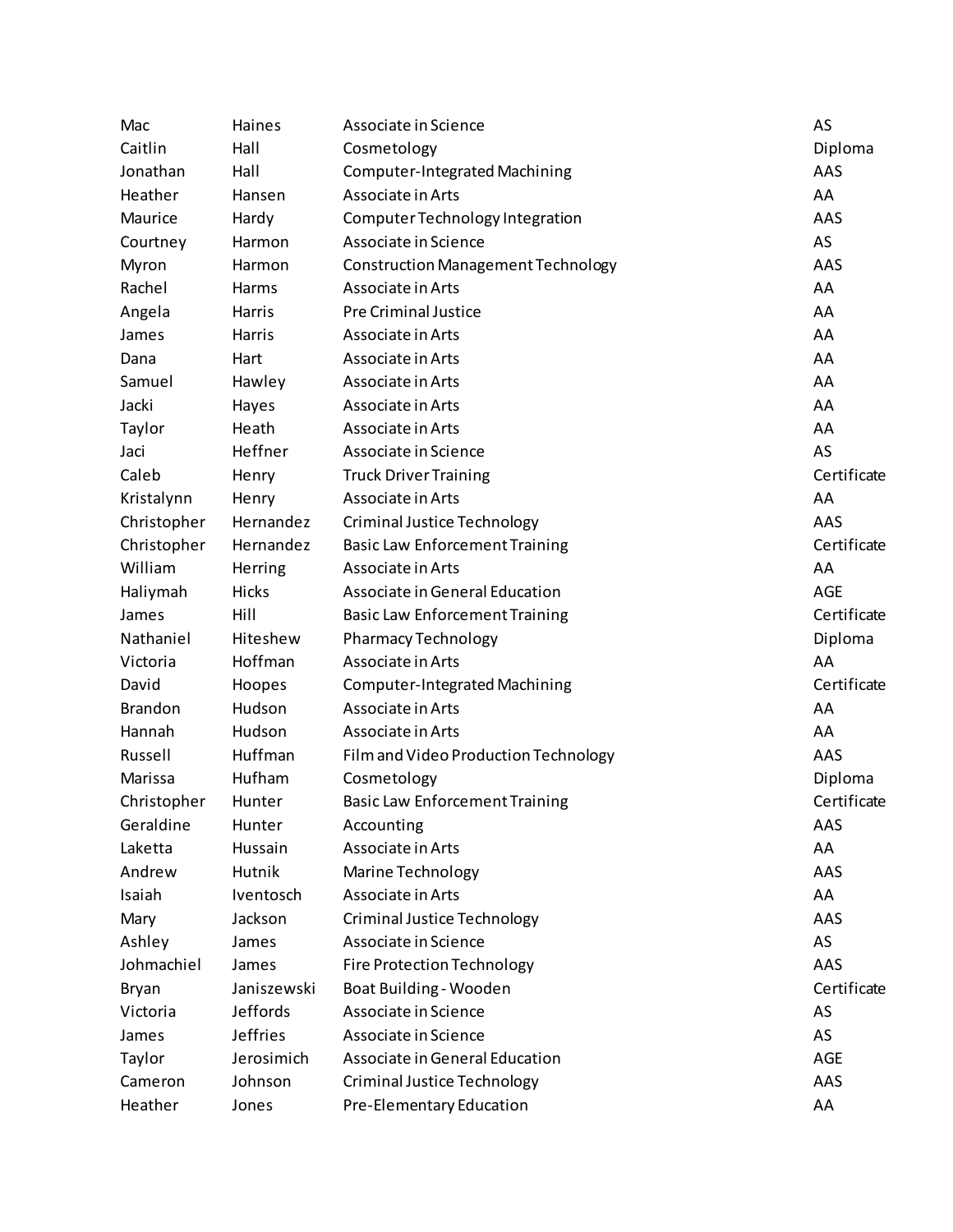| Michael        | Jones          | Associate in Science                                 | AS          |
|----------------|----------------|------------------------------------------------------|-------------|
| Mitchell       | Jones          | Associate in Science                                 | AS          |
| Normaisha      | Jones          | <b>Truck Driver Training</b>                         | Certificate |
| <b>Theresa</b> | Joseph         | Associate in Arts                                    | AA          |
| Jai            | Jung           | <b>Truck Driver Training</b>                         | Certificate |
| Joel           | Kalm           | Associate in Science                                 | AS          |
| Christopher    | Kane           | Welding Technology                                   | Diploma     |
| Myungwook      | Kang           | <b>Truck Driver Training</b>                         | Certificate |
| Jon            | Keeler         | Associate in General Education                       | AGE         |
| Hannah         | Keller         | Associate in General Education                       | <b>AGE</b>  |
| Valerie        | Kenworthy      | Film and Video Production Technology                 | AAS         |
| Jonathan       | Kepcke         | Associate in Arts                                    | AA          |
| April          | Kessler        | Associate in Science                                 | AS          |
| Michael        | Kianka         | Film and Video Production Technology                 | AAS         |
| Hyunwoo        | Kim            | Associate in General Education                       | <b>AGE</b>  |
| Hyunwoo        | Kim            | Plumbing                                             | Diploma     |
| Seung          | Kim            | Associate in Science                                 | AS          |
| Allison        | King           | Associate in Arts                                    | AA          |
| Dwayne         | King           | Air Conditioning, Heating & Refrigeration Technology | Diploma     |
| Taylor         | King           | Nuclear Technology                                   | AAS         |
| Courtney       | Kirkham        | <b>Business Administration</b>                       | AAS         |
| Stetson        | Kleinmann      | Marine Technology                                    | AAS         |
| William        | Kloiber        | Associate in Arts                                    | AA          |
| Adrian         | Kohann         | Film and Video Production Technology                 | AAS         |
| Luke           | Kolk           | <b>Basic Law Enforcement Training</b>                | Certificate |
| Isaac          | <b>Krammes</b> | <b>Basic Law Enforcement Training</b>                | Certificate |
| Eliot          | Kucera         | Associate in Arts                                    | AA          |
| Eleonora       | Landis         | Associate in Science                                 | AS          |
| John           | Larrabee       | Associate in Arts                                    | AA          |
| Christian      | Latham         | <b>Basic Law Enforcement Training</b>                | Certificate |
| Trevor         | Lee            | Automotive Systems Technology                        | Diploma     |
| Baylee         | Leigh          | Cosmetology                                          | Diploma     |
| Drew           | Lesley         | Associate in General Education                       | <b>AGE</b>  |
| Sydney         | Lessard        | Associate in Science                                 | AS          |
| Joshua         | Levy           | Information Technology                               | AAS         |
| Joshua         | Levy           | Information Technology                               | Certificate |
| Joshua         | Levy           | Information Technology - Network Administration      | Certificate |
| Alexis         | Lewis          | Nurse Aide / Phlebotomy Diploma Program              | Diploma     |
| Kathryn        | Lewis          | Associate in Arts                                    | AA          |
| Tiffany        | Lewis          | Accounting                                           | AAS         |
| Gage           | Livers         | Associate in Science                                 | AS          |
| Maria          | Loiacono       | Associate in General Education                       | AGE         |
| Maria          | Loiacono       | Medical Office Administration                        | AAS         |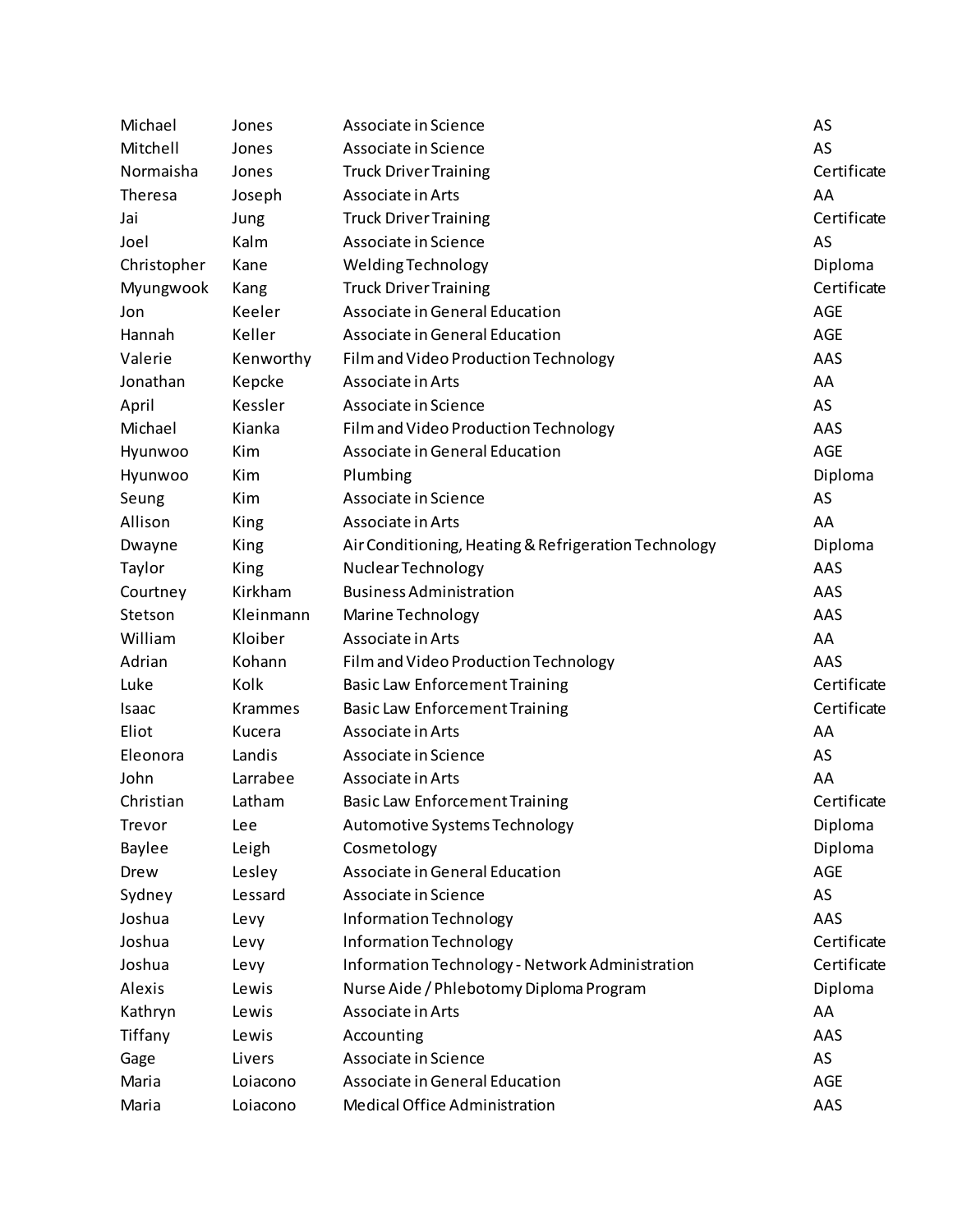| Maria           | Loiacono       | Medical Office Administration-Med Coding & Billing | Diploma     |
|-----------------|----------------|----------------------------------------------------|-------------|
| Macy            | Long           | <b>Business Administration</b>                     | AAS         |
| Yamitzy         | Lopez          | Community Spanish Interpreter                      | AAS         |
| Yinuen          | Lopez          | Community Spanish Interpreter                      | AAS         |
| Maria           | Love           | Associate in Arts                                  | AA          |
| Kaleigh-Anne    | Lumis          | Interpreter Education                              | AAS         |
| Everette        | Lunsford       | Film and Video Production Technology               | Certificate |
| Everette        | Lunsford       | Film and Video Production Technology               | Diploma     |
| Heather         | Lydic          | Associate in General Education                     | AGE         |
| Austin          | Lynch          | Associate in Arts                                  | AA          |
| Katelynn        | Lynch          | Associate in Arts                                  | AA          |
| Shaniyah        | Mack           | Associate in Arts                                  | AA          |
| Taylor          | Mahaffey       | Associate in Science                               | AS          |
| James           | Mahon          | Associate in Arts                                  | AA          |
| Hunter          | Matherly       | <b>Electrical System Technology</b>                | AAS         |
| Alicia          | <b>Mathews</b> | <b>Basic Law Enforcement Training</b>              | Certificate |
| Tyler           | Matthis        | <b>Fire Protection Technology</b>                  | AAS         |
| Angelica        | May            | Associate in Arts                                  | AA          |
| Cyrus           | Mazzola        | Associate in Arts                                  | AA          |
| <b>Brendan</b>  | McArdle        | Welding Technology - SMAW/GTAW                     | Certificate |
| <b>Brendan</b>  | McArdle        | Welding Technology - GTAW/GMAW                     | Certificate |
| Brendan         | McArdle        | <b>Welding Technology</b>                          | Diploma     |
| Cameron         | McConnell      | Associate in Arts                                  | AA          |
| John            | McCuiston      | <b>Construction Management Technology</b>          | AAS         |
| Melissa         | McCulloch      | Associate in Arts                                  | AA          |
| Allison         | McEachern      | Associate in General Education                     | <b>AGE</b>  |
| Caitlin         | McFee          | Associate in Arts                                  | AA          |
| Kasey           | McGrath        | <b>Basic Law Enforcement Training</b>              | Certificate |
| Alishia         | McPherson      | Associate in Arts                                  | AA          |
| Kyle            | Mellott        | <b>Electrical Systems Technology</b>               | Certificate |
| Kyle            | Mellott        | Industrial Systems Technology                      | Certificate |
| Kyle            | Mellott        | <b>Electrical Systems Technology</b>               | Diploma     |
| Kyle            | Mellott        | <b>Industrial Systems Technology</b>               | Diploma     |
| Montrina        | Melvin         | Associate in General Education                     | <b>AGE</b>  |
| <b>Brittany</b> | Meyer          | Associate in Arts                                  | AA          |
| Chermia         | Miller         | Medical Office Administration                      | AAS         |
| Rachel          | Miller         | Cosmetology                                        | Diploma     |
| Curtis          | Mitchell       | <b>Basic Law Enforcement Training</b>              | Certificate |
| Kira            | Morgan         | Associate in Arts                                  | AA          |
| Victoria        | Morrison       | Associate in General Education                     | <b>AGE</b>  |
| Nickolas        | Mott           | Computer Engineering Technology                    | AAS         |
| Kolin           | Murphy         | Information Technology                             | Certificate |
| Robert          | Murphy         | Associate in Arts                                  | AA          |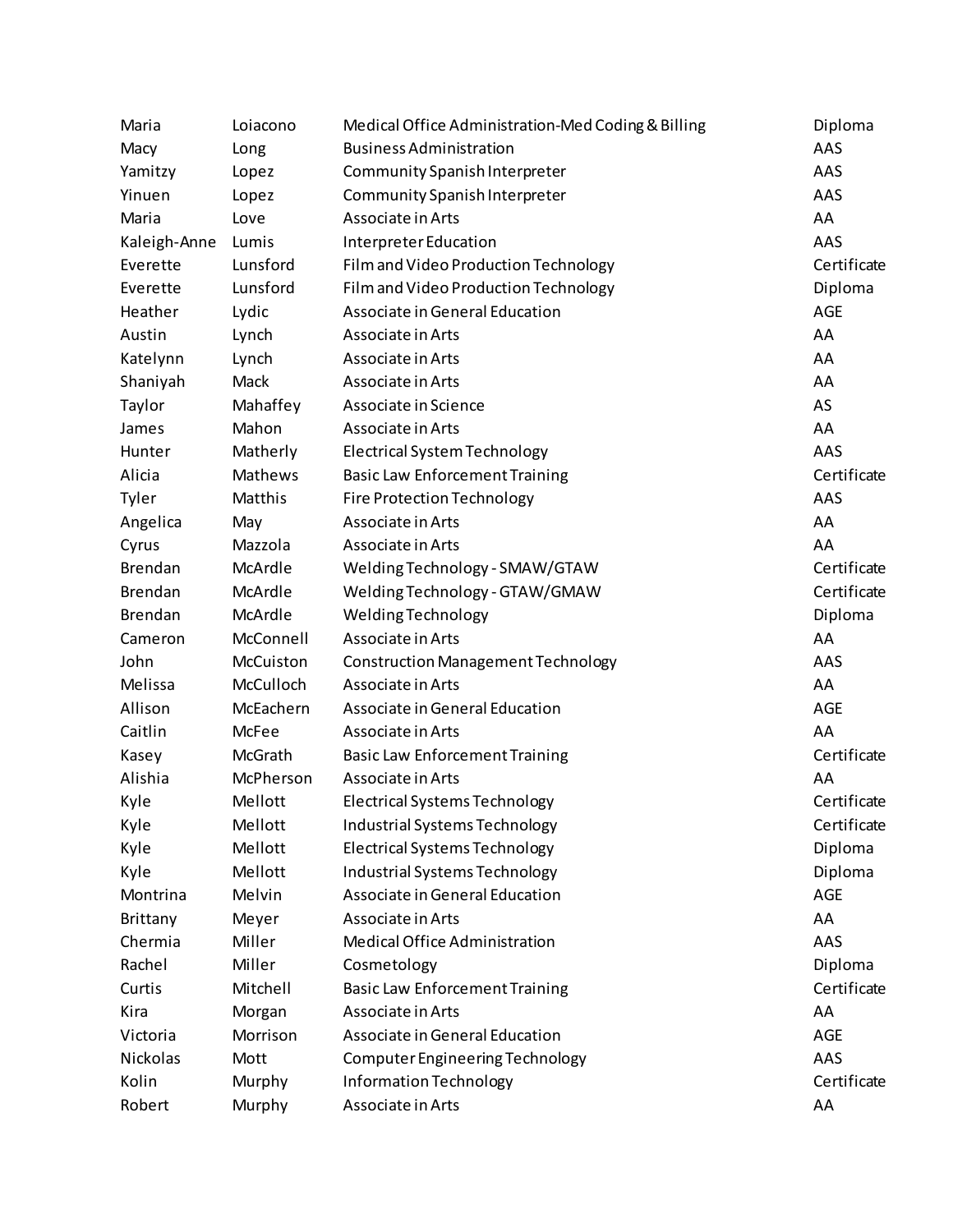| Casandra  | Murray         | Associate in Arts                                     | AA          |
|-----------|----------------|-------------------------------------------------------|-------------|
| Patrick   | Nance          | Computer-Integrated Machining                         | Certificate |
| Bill      | Nguyen         | Associate in Science                                  | AS          |
| Christina | Nguyen         | Associate in Science                                  | AS          |
| Robert    | <b>Nichols</b> | Associate in General Education                        | <b>AGE</b>  |
| Summer    | Nicholson      | Associate in Science                                  | AS          |
| Eric      | Nixon          | <b>Basic Law Enforcement Training</b>                 | Certificate |
| Ashley    | O'Brien        | Associate in Arts                                     | AA          |
| Michelle  | O'Brien        | Associate in Arts                                     | AA          |
| Jorge     | Oliveira       | Associate in Arts                                     | AA          |
| Anderson  | O'Neal         | Associate in Science                                  | AS          |
| Katie     | O'Neal         | Interior Design                                       | AAS         |
| Whitney   | Pacheco        | Cosmetology                                           | Diploma     |
| Kevin     | Paradis        | Associate in General Education                        | <b>AGE</b>  |
| Ryan      | Perkins        | Associate in Arts                                     | AA          |
| Sean      | Perkins        | Cosmetology                                           | Diploma     |
| Lindsay   | Perkinson      | Associate in Arts                                     | AA          |
| Blayne    | Peterson       | <b>Truck Driver Training</b>                          | Certificate |
| Nijah     | Phillip        | Cosmetology                                           | Diploma     |
| Donita    | Pickett        | Medical Office Administration                         | AAS         |
| Donita    | Pickett        | <b>Business Administration - Office Systems</b>       | Certificate |
| Donita    | Pickett        | Medical Office Administration - Healthcare Admin      | Diploma     |
| Kaitlyn   | Pier           | Associate in General Education                        | <b>AGE</b>  |
| John      | Pike           | <b>Truck Driver Training</b>                          | Certificate |
| Taylor    | Pisko          | Associate in Arts                                     | AA          |
| Zachary   | Pitts          | <b>Computer-Integrated Machining</b>                  | AAS         |
| Benjamin  | Pochopien      | Associate in Fine Arts in Visual Arts                 | <b>AFA</b>  |
| William   | Polk           | Associate in Fine Arts in Theatre                     | <b>AFA</b>  |
| Austin    | Poplin         | <b>Basic Law Enforcement Training</b>                 | Certificate |
| Casey     | Postema        | Associate in Arts                                     | AA          |
| Casey     | Postema        | Associate in General Education                        | AGE         |
| Colby     | Pridgen        | Associate in Science                                  | AS          |
| Laura     | Pridgen        | Associate in Arts                                     | AA          |
| Robert    | Pruitt         | <b>Business Administration</b>                        | AAS         |
| Robert    | Pruitt         | <b>Business Administration - Mgmt and Supervision</b> | Certificate |
| Michelle  | Pulley         | Associate in Arts                                     | AA          |
| Taylor    | Pyron          | <b>Basic Law Enforcement Training</b>                 | Certificate |
| Jessica   | Rackley        | Associate in Arts                                     | AA          |
| William   | Ragland        | <b>Basic Law Enforcement Training</b>                 | Certificate |
| John      | Rand           | <b>Basic Law Enforcement Training</b>                 | Certificate |
| Jason     | Ratto          | Film and Video Production Technology                  | AAS         |
| Shea      | Raver          | Associate in Arts                                     | AA          |
| Dani      | Ray            | Associate in Arts                                     | AA          |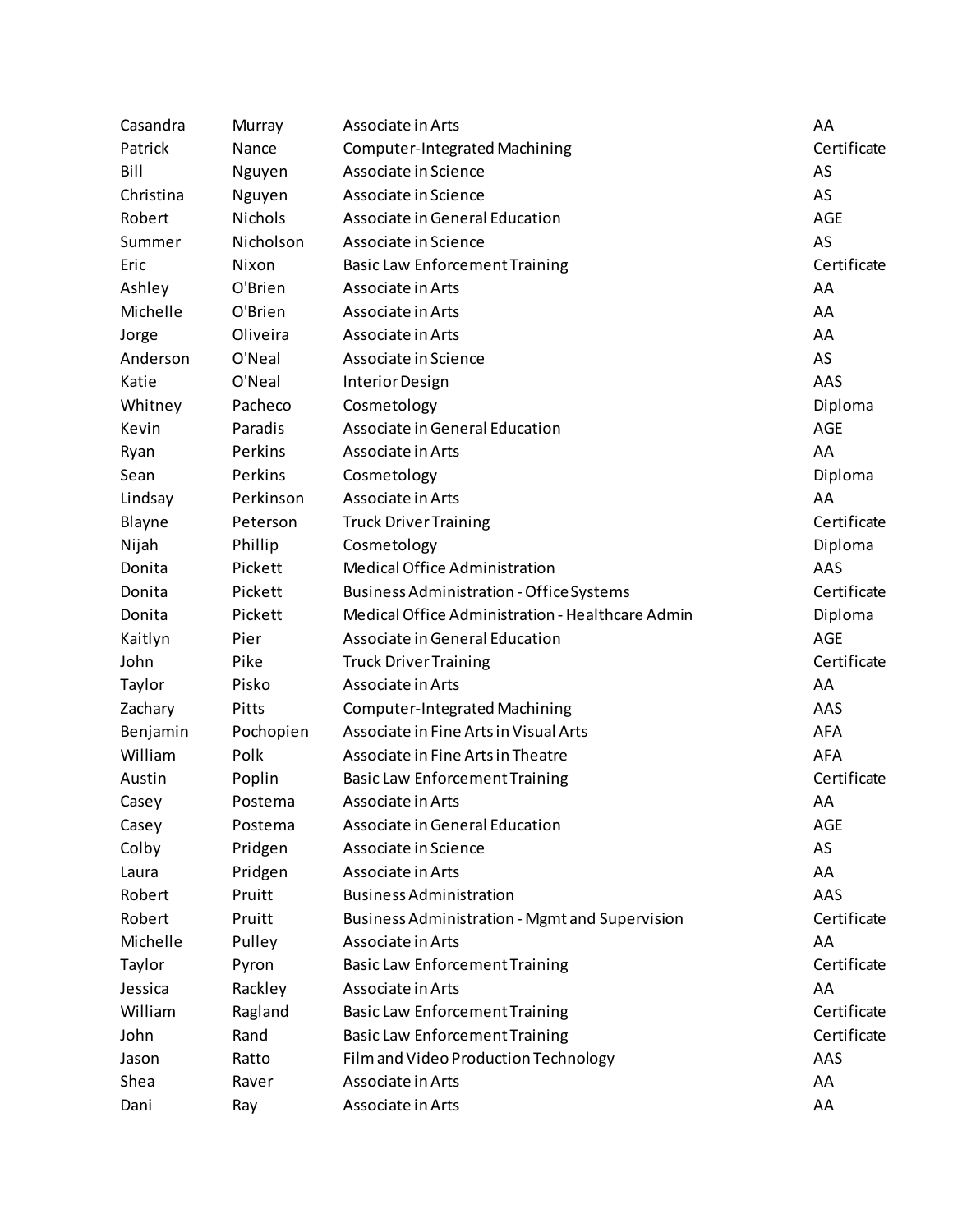| Dani           | Ray        | Associate in General Education                        | AGE         |
|----------------|------------|-------------------------------------------------------|-------------|
| Dani           | Ray        | Paralegal Technology                                  | AAS         |
| Deborah        | Reece      | <b>Business Administration - Mgmt and Supervision</b> | Certificate |
| Jamie          | Region     | Welding Technology - SMAW/GTAW                        | Certificate |
| Jamie          | Region     | Welding Technology - GTAW/GMAW                        | Certificate |
| Jamie          | Region     | Welding Technology                                    | Diploma     |
| Madison        | Rhein      | Interior Design                                       | AAS         |
| Nicholas       | Robb       | Electrical System Technology                          | AAS         |
| Nicholas       | Robb       | <b>Electrical Systems Technology</b>                  | Diploma     |
| John           | Roberts    | Information Technology                                | AAS         |
| William        | Robertson  | Welding Technology - SMAW/GTAW                        | Certificate |
| William        | Robertson  | Welding Technology - GTAW/GMAW                        | Certificate |
| William        | Robertson  | Welding Technology                                    | Diploma     |
| Alexis         | Rochelle   | Associate in Arts                                     | AA          |
| Austin         | Roese      | <b>Business Administration</b>                        | AAS         |
| Marcus         | Roman      | Associate in Arts                                     | AA          |
| Chelsea        | Romero     | Cosmetology                                           | Diploma     |
| Christian      | Rudd       | Associate in General Education                        | <b>AGE</b>  |
| Jeffrey        | Rudolph    | Associate in Arts                                     | AA          |
| Joseph         | Sabetti    | Air Conditioning, Heating & Refrigeration Technology  | Diploma     |
| Patrick        | Sacchi     | Associate in Arts                                     | AA          |
| Fatima         | Sail       | Information Technology - Network Administration       | Certificate |
| Joseph         | Salber     | Associate in Science                                  | AS          |
| Salomon        | Sanchez    | <b>Pre Criminal Justice</b>                           | AA          |
| Dusty          | Sanders    | Industrial Systems Technology                         | Certificate |
| Laura          | Santiago   | <b>Business Administration</b>                        | AAS         |
| Josh           | Sapp       | Associate in Fine Arts Art                            | <b>AFA</b>  |
| Emily          | Savino     | Associate in Arts                                     | AA          |
| <b>Brandon</b> | Sawyer     | Associate in Arts                                     | AA          |
| Mandy          | Scarbrough | Associate in General Education                        | AGE         |
| Quinn          | Schider    | Associate in Arts                                     | AA          |
| Tyler          | Semanko    | Associate in Arts                                     | AA          |
| Matthew        | Senter     | Film and Video Production Technology                  | AAS         |
| Michael        | Shannon    | Associate in Science                                  | AS          |
| Colin          | Shaw       | Associate in General Education                        | AGE         |
| Donna          | Shaw       | Criminal Justice Technology                           | AAS         |
| Patrick        | Shaw       | <b>Basic Law Enforcement Training</b>                 | Certificate |
| Jessie         | Sheffield  | Mechanical Engineering Technology                     | AAS         |
| Haley          | Shreve     | <b>Business Administration</b>                        | AAS         |
| Ashley         | Shull      | <b>Business Administration</b>                        | AAS         |
| Justin         | Sieglitz   | <b>Business Administration - Entrepreneurship</b>     | Certificate |
| Lori           | Simme      | <b>Business Administration - Mgmt and Supervision</b> | Certificate |
| Madison        | Simon      | Associate in Science                                  | AS          |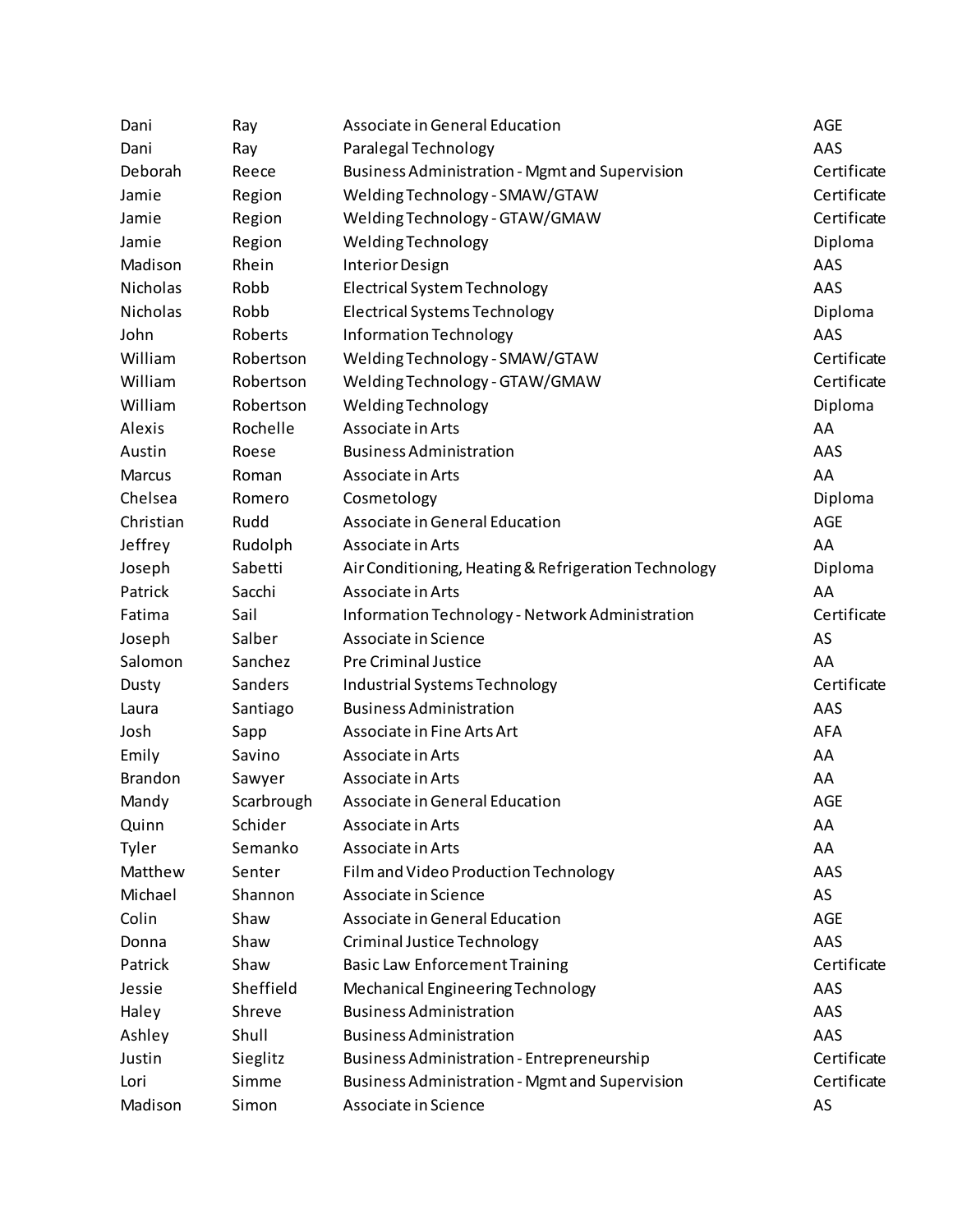| Kameron       | Sitton         | Marine Technology                                  | AAS         |
|---------------|----------------|----------------------------------------------------|-------------|
| Rachael       | <b>Skerkis</b> | Associate in Science                               | AS          |
| Matthew       | Sloan          | Associate in Science                               | AS          |
| Andrew        | Smith          | Associate in Science                               | AS          |
| Catherine     | Smith          | Associate in General Education                     | <b>AGE</b>  |
| Leslie        | Snyder         | <b>Basic Law Enforcement Training</b>              | Certificate |
| Laura         | Spainhour      | Associate in General Education                     | AGE         |
| Callaghan     | <b>Stack</b>   | Associate in Science                               | AS          |
| Zachary       | Stephens       | Computer Technology Integration                    | AAS         |
| Ryan          | Stone          | <b>Basic Law Enforcement Training</b>              | Certificate |
| Victoria      | Strickland     | Associate in Arts                                  | AA          |
| Tristan       | Stull          | Automotive Systems Technology                      | AAS         |
| George        | Sudderth       | <b>Basic Law Enforcement Training</b>              | Certificate |
| <b>Brooke</b> | Suddeth        | Associate in Science                               | AS          |
| Hannah        | <b>Suggs</b>   | Associate in General Education                     | AGE         |
| Kellie        | <b>Suggs</b>   | Associate in General Education                     | <b>AGE</b>  |
| Andrew        | Swan           | Welding Technology - SMAW/GTAW                     | Certificate |
| Andrew        | Swan           | Welding Technology - GTAW/GMAW                     | Certificate |
| Andre         | Taylor         | Associate in Arts                                  | AA          |
| Raeford       | Teachey        | <b>Basic Law Enforcement Training</b>              | Certificate |
| Crystal       | Terry          | Medical Office Administration                      | AAS         |
| Crystal       | Terry          | Medical Office Administration - Healthcare Admin   | Diploma     |
| Crystal       | Terry          | Medical Office Administration-Med Coding & Billing | Diploma     |
| Ashley        | Thomas         | Associate in Science                               | AS          |
| Cecil         | Thomas         | Associate in Arts                                  | AA          |
| Frederick     | Thomas         | Associate in Science                               | AS          |
| Jacob         | Thomas         | <b>Basic Law Enforcement Training</b>              | Certificate |
| Kyle          | Thomas         | Sustainability Technologies                        | AAS         |
| Michael       | Thompson       | Associate in Science                               | AS          |
| Taneka        | Tindall        | Associate in General Education                     | <b>AGE</b>  |
| James         | Towle          | Associate in Arts                                  | AA          |
| Tyler         | <b>Triggs</b>  | Associate in Science                               | AS          |
| Richard       | Tucker         | Associate in Arts                                  | AA          |
| Austin        | Turbitt        | Associate in Arts                                  | AA          |
| Anthony       | Urban          | Construction Management Technology                 | AAS         |
| Anthony       | Urban          | <b>Construction Management Technology</b>          | Certificate |
| Anthony       | Urban          | Construction Management Technology Project Mgmt    | Certificate |
| <b>Brooke</b> | Valeu          | Associate in Arts                                  | AA          |
| Gregory       | Varner         | <b>Truck Driver Training</b>                       | Certificate |
| Thomas        | Vaughan        | Welding Technology                                 | Diploma     |
| Jonathan      | Waddell        | Associate in Science                               | AS          |
| Juanita       | Wage           | Associate in Arts                                  | AA          |
| Kelsey        | Walker         | Associate in Science                               | AS          |